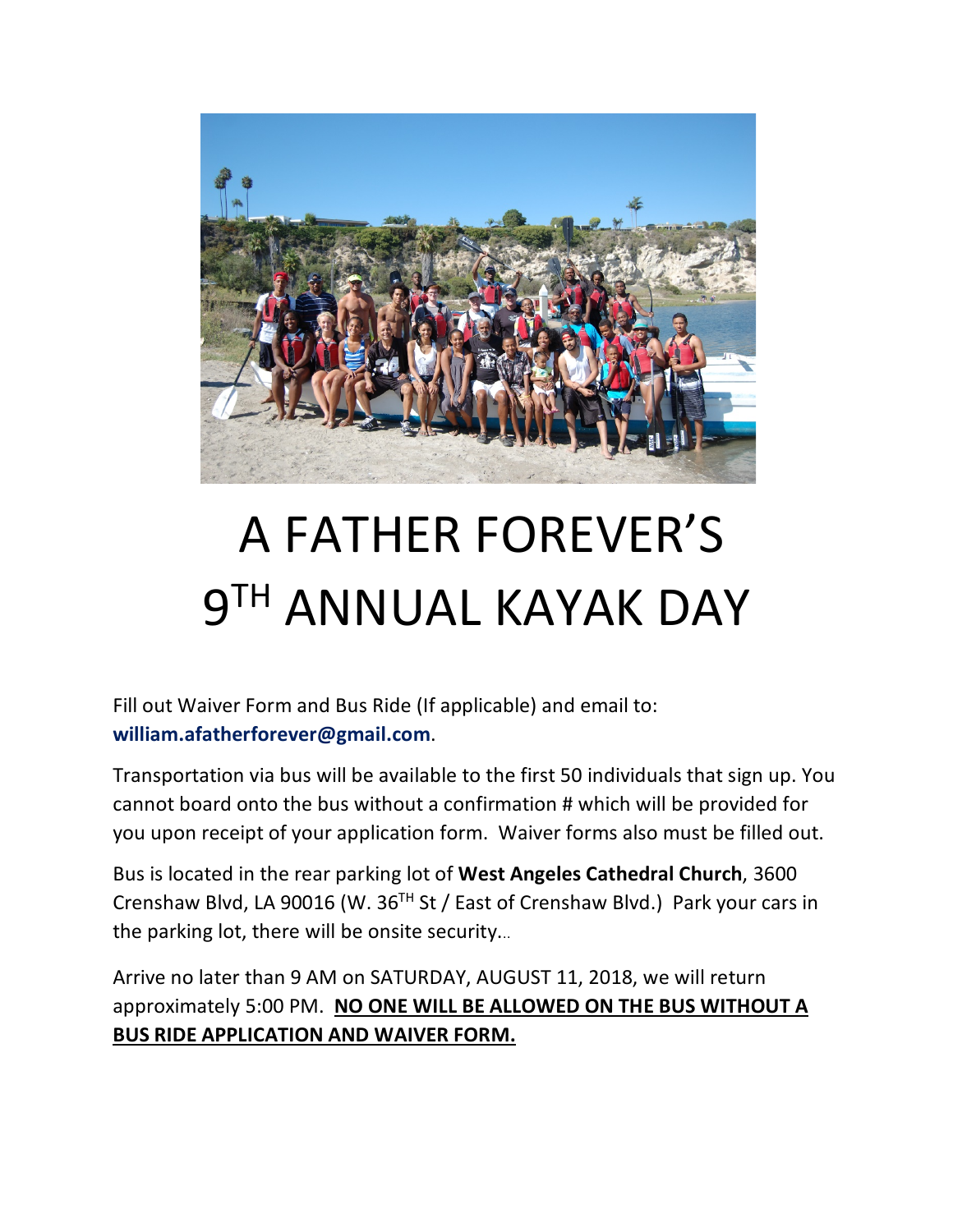# **RELEASE AND WAIVER OF LIABILITY**

## **A FATHER FOREVER'S 9TH ANNUAL KAYAK DAY**

### **August 11, 2018**

I understand and agree my signature below releases and waives:

#### **"A Father Forever, Cliff Meidl Enterprises and Newport Aquatic Center"**

Its officers, employees and agents from liability from any claims including negligence of the organizations its officers, employees and agents, resulting in personal injury accidents or illness (including death), and property loss arising from, but not limited to, participation in the A Father Forever 8th Annual Kayak Day. I understand that **A Father Forever, Cliff Meidl Enterprises and Newport Aquatic Center** will utilize reasonable care to insure a safe environment to the best of their abilities for all members participating in this kayak event. I knowingly and willingly assume all risks in this kayak day endeavor and I (we) will practice safe methods throughout the day.

| <b>Print Adult Name (Legibly)</b>                                                                                                                                                              | <b>Signature</b>    | <b>Date</b> |
|------------------------------------------------------------------------------------------------------------------------------------------------------------------------------------------------|---------------------|-------------|
| Please print names and relationship of all members and minors in your group. Your signature states you<br>are the parent, relative, guardian, or adult responsible for all names listed below: |                     |             |
| <b>NAME</b>                                                                                                                                                                                    | <b>RELATIONSHIP</b> |             |
| <u> 2000 - Jan James James James James James James James James James James James James James James James James J</u>                                                                           |                     |             |
|                                                                                                                                                                                                |                     |             |
|                                                                                                                                                                                                |                     |             |
| <u> 2000 - January Landers, amerikansk politik (d. 1982)</u><br>4.                                                                                                                             |                     |             |
|                                                                                                                                                                                                |                     |             |

**PLEASE FILL OUT THE FORM AND EMAIL TO william.afatherforever@gmail.com OR PRINT COPY AND BRING TO THE EVENT. YOU WILL NOT BE PERMITTED TO PARTICIPATE WITHOUT TURNING IN THIS FORM.**